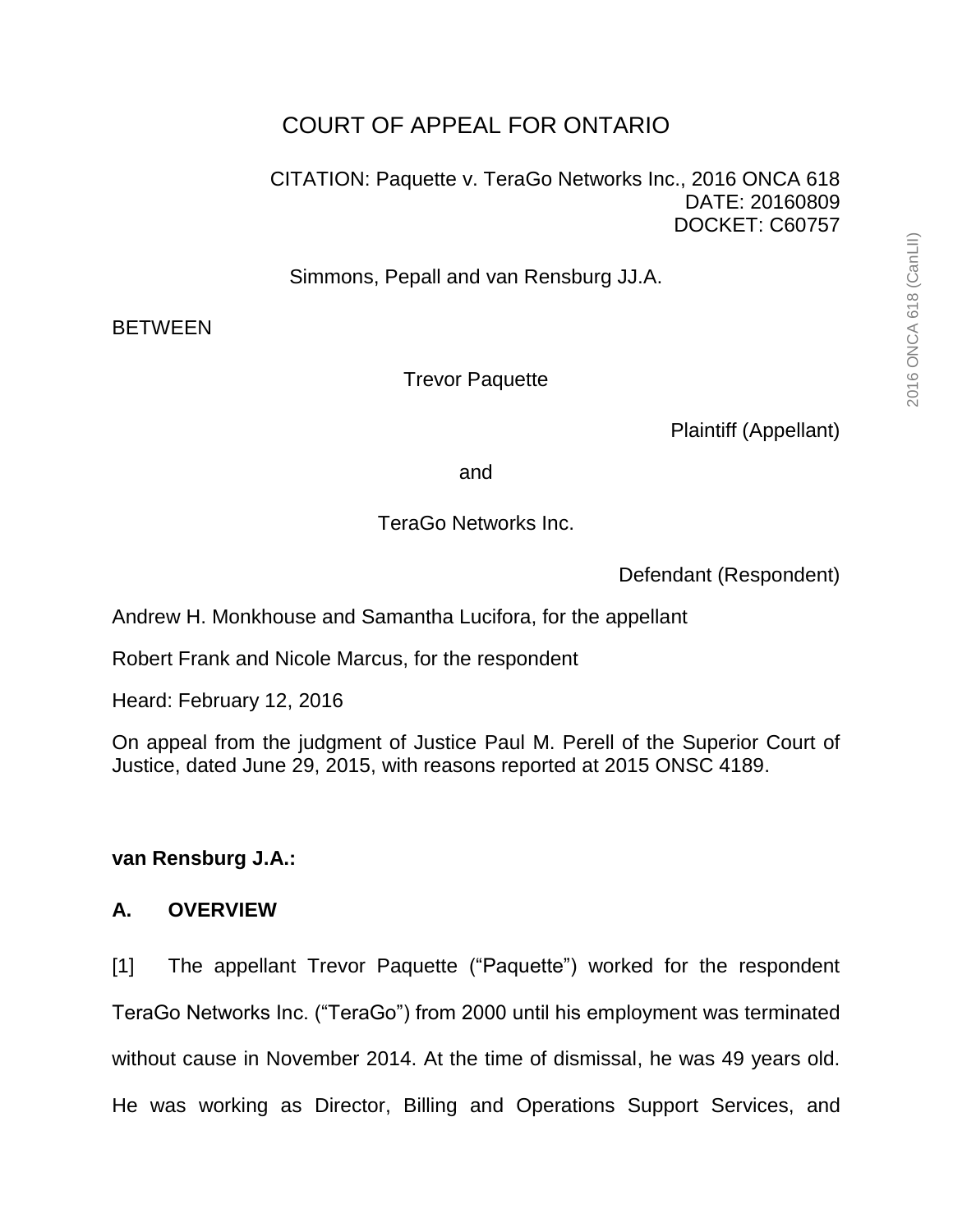earned a base salary and bonuses. After the parties were unable to agree on a severance package Paquette sued for wrongful dismissal.

[2] The appellant brought a summary judgment motion to determine the period of reasonable notice and damages, including the issues of compensation for lost bonuses and mitigation of damages. The respondent agreed that these issues were appropriate for summary judgment.

[3] The motion judge fixed the reasonable notice period at 17 months, having regard to all the circumstances, including the appellant's age, specialized skills, upper-middle management position, length of service, and the state of the economy in Alberta, where he worked. The motion judge awarded damages based on the salary and benefits that the appellant would have received during the notice period. He rejected the claim for damages for lost bonus payments. He found that the appellant had made reasonable efforts to mitigate his damages and directed him to account for any mitigation earnings for the balance of the reasonable notice period, with such earnings subject to a trust in favour of the respondent.

[4] Paquette appeals. There is only one issue on this appeal – whether the motion judge erred in denying the appellant's claim for compensation for lost bonuses as part of his damages for wrongful dismissal, on the basis that the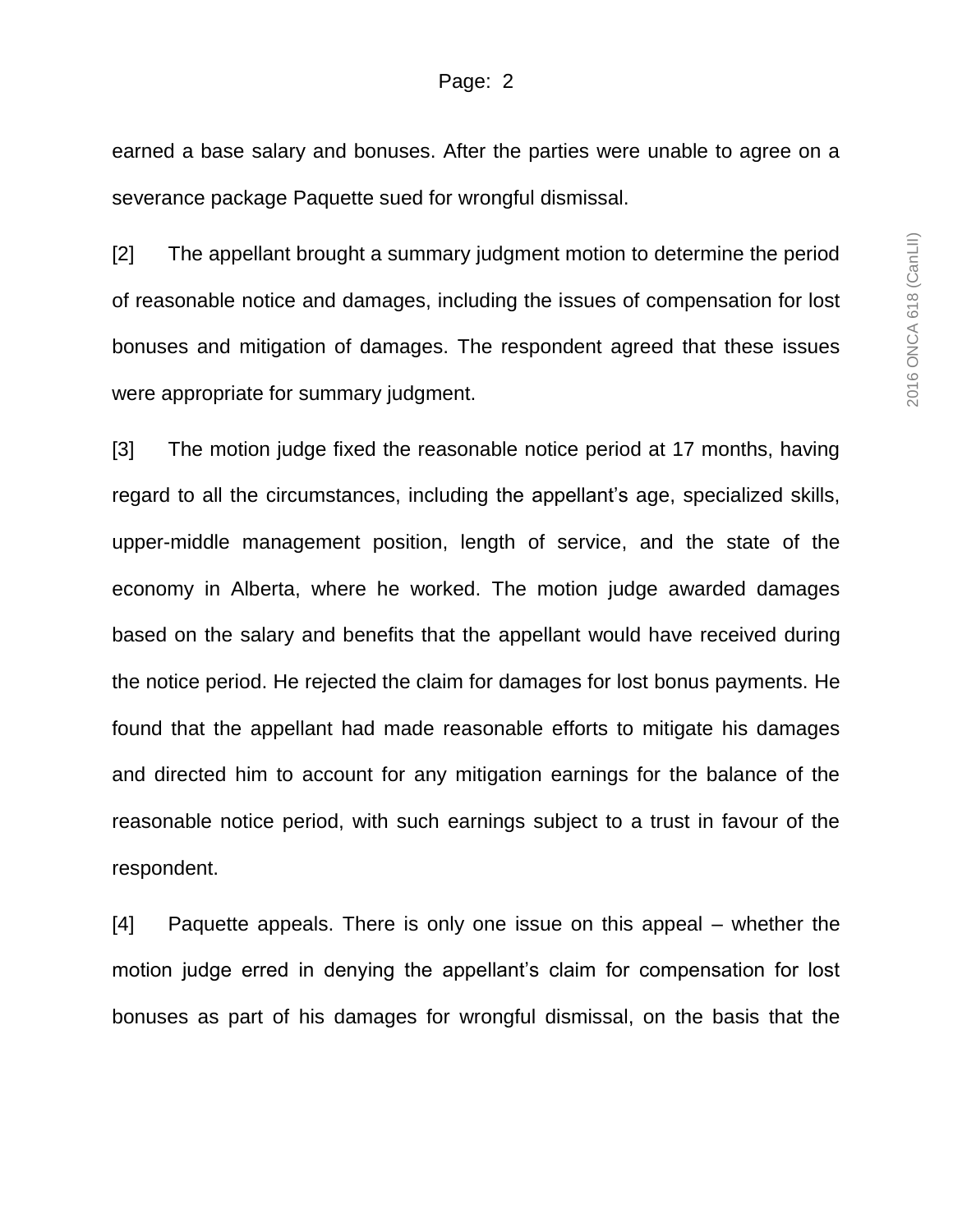bonus plan required the bonus recipient to be "actively employed" at the time the bonus was paid.

[5] For the reasons that follow, I would allow the appeal. Briefly, I conclude that the motion judge erred in principle in his approach to the question of whether the "active employment" term in TeraGo's bonus plan excluded compensation for lost bonuses as part of the appellant's wrongful dismissal damages. The appellant is entitled to additional damages for wrongful dismissal equal to the bonuses he would have earned during the 17 months following his termination.

### **B. THE BONUS ISSUE**

[6] TeraGo's bonus program or plan provided that an employee "actively employed by TeraGo on the date of the bonus payout" was eligible for a bonus based on his or her salary. An employee received a bonus if: (a) the employee met his or her personal objectives, determined by the manager and approved by a vice-president; and (b) TeraGo's performance met the corporate objectives set by its Compensation Committee.

[7] Paquette participated in the bonus plan. At first, bonuses were paid semiannually in February and August. In 2014, the plan was amended so that bonuses were paid in February of a given year for performance in the prior year. Between 2011 and 2014, the appellant received bonus payments totalling as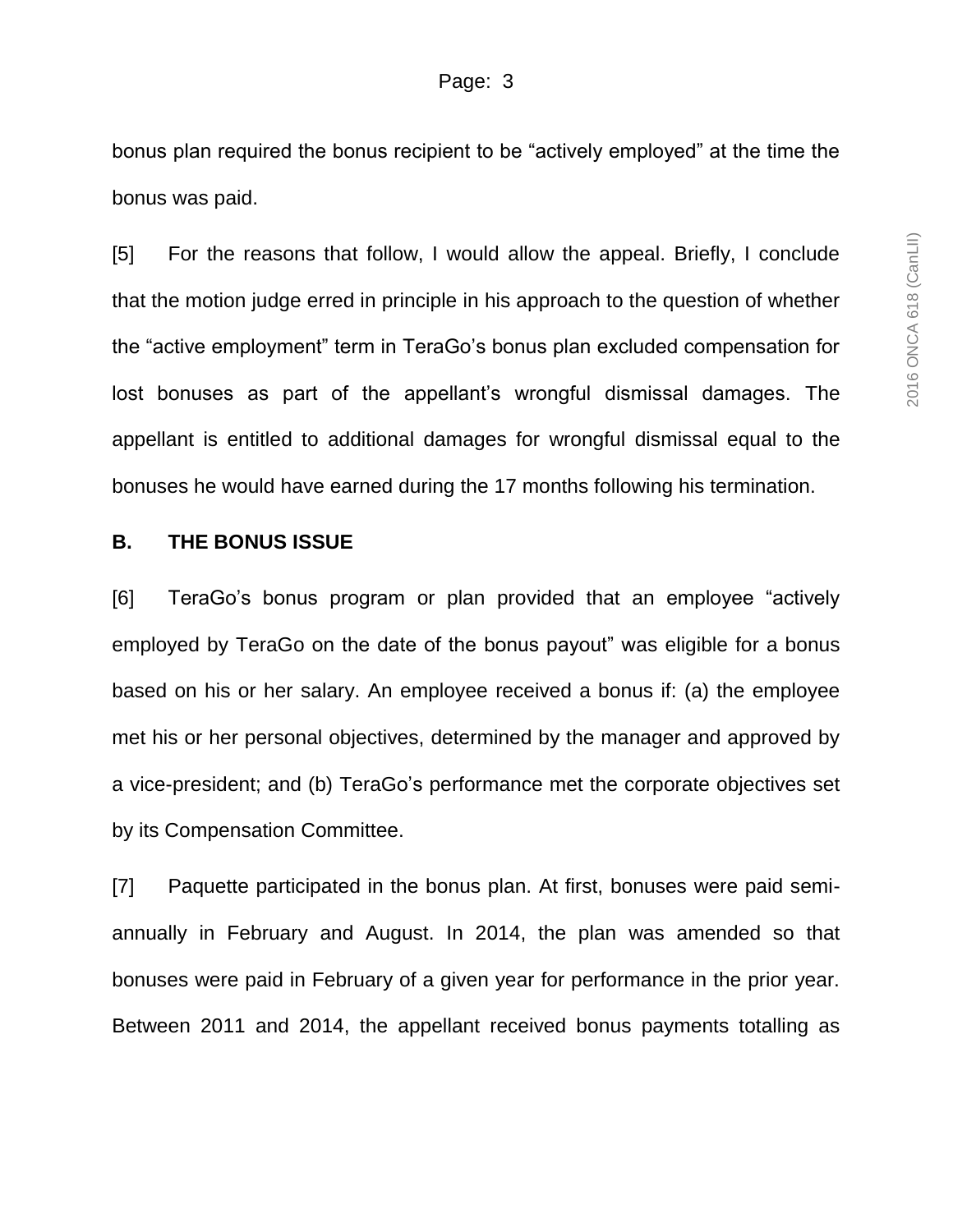follows: \$27,814.50 in 2011; \$31,832.78 in 2012; \$27,932.69 in 2013; and \$7,841.41 in 2014.

[8] As part of his damages, the appellant claimed what the motion judge described as the "average of his annual bonus payments" paid by TeraGo: the sum of \$29,193.32 for 2014 (that would have been payable in February 2015) and an identical amount for 2015 (that would have been payable in February 2016).<sup>1</sup> If the notice period was fixed at fewer than 17 months, the appellant sought a pro-rated bonus for 2015.

[9] The motion judge concluded that the bonus plan was an integral part of Paquette's employment. He also found that, if such employment had continued, Paquette would have been eligible to receive a bonus in February 2015 for 2014. The motion judge did not address whether Paquette would have earned a bonus for 2015 had his employment continued until February 2016, which was also within the 17 month notice period, however the respondent did not seriously contest this point.

[10] The motion judge, however, refused to award damages for the bonuses Paquette would have earned during the reasonable notice period. He relied on the bonus plan's requirement that an employee had to be "actively employed" by TeraGo at the time the bonus was paid. He stated, at para. 64 of his reasons,

l

 $<sup>1</sup>$  In fact, \$29,193.32 is an average of the bonuses Paquette received in 2011, 2012, and 2013, and does</sup> not account for the \$7,841.41 amount received in February 2014 in respect of part of the 2013 fiscal year.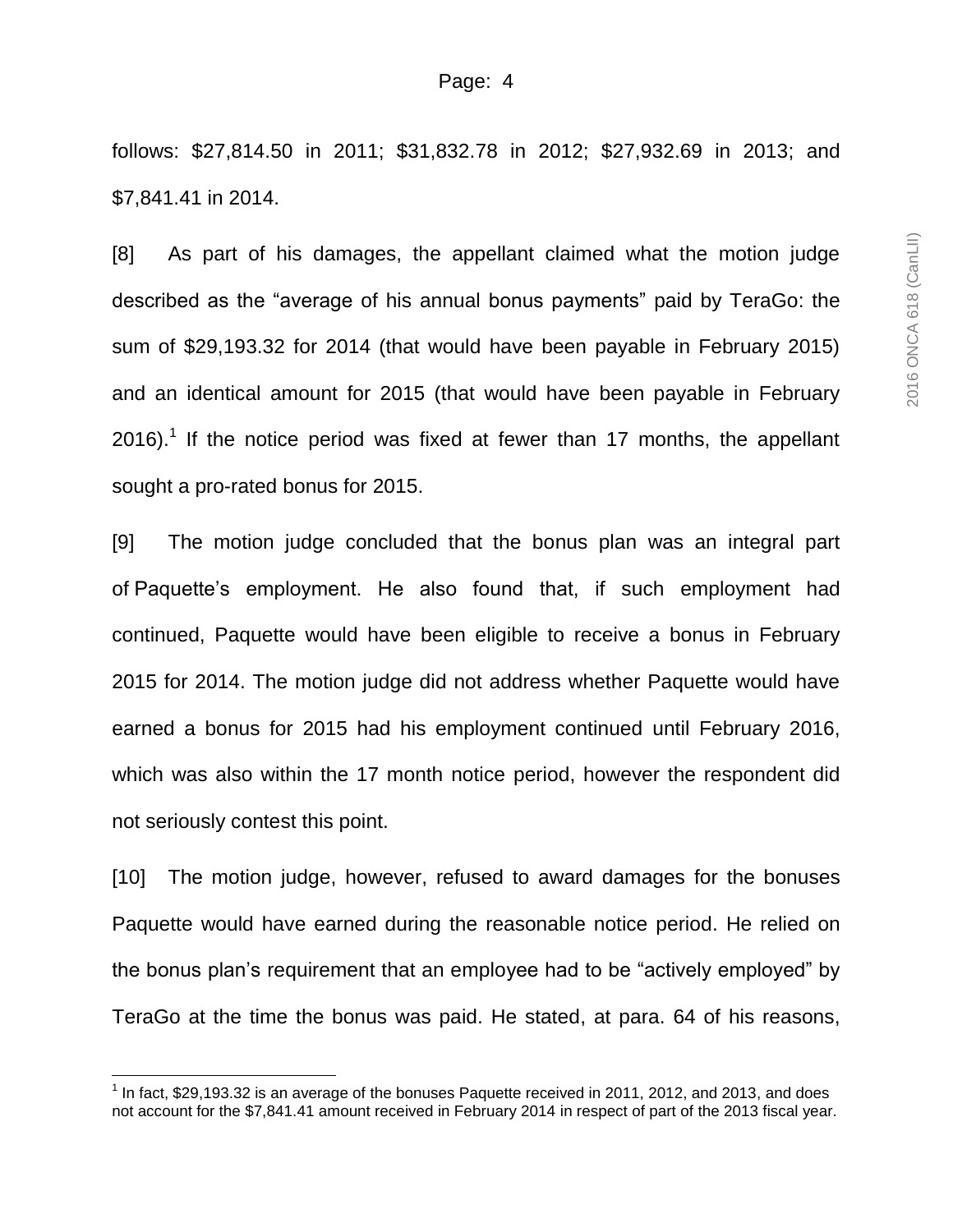that the bonus plan was not ambiguous, and that "Paquette may be notionally an employee during the reasonable notice period; however, he will not be an 'active employee' and, therefore, he does not qualify for a bonus."

### **C. POSITIONS OF THE PARTIES**

[11] The appellant contends that the motion judge erred in law by failing to place the appellant in the same financial position he would have enjoyed had he been given proper notice of the termination of his employment. The question is not whether the appellant would qualify for bonuses after his termination and during the notice period, but whether he would have qualified for bonuses under his contract had he been given proper notice of his dismissal. His claim is not for the bonuses themselves. It is for damages to compensate for the loss of the bonuses since he was denied the opportunity to qualify for them because of the respondent's breach of contract in failing to give adequate notice.

[12] The appellant asserts that the motion judge's interpretation of the "active employment" condition in the bonus plan is contrary to settled authority. He refers to the trial decision in *Schumacher v. Toronto-Dominion Bank* (1997), 147 D.L.R. (4th) 128 (Ont. Gen. Div.), aff'd on other grounds (1999), 173 D.L.R. (4th) 577 (Ont. C.A.), leave to appeal refused, [1999] S.C.C.A. No. 369 and the recent decision of this court in *Bernier v. Nygard International Partnership*, 2013 ONCA 780, affirming 2013 ONSC 4578. In these decisions, damages for the loss of a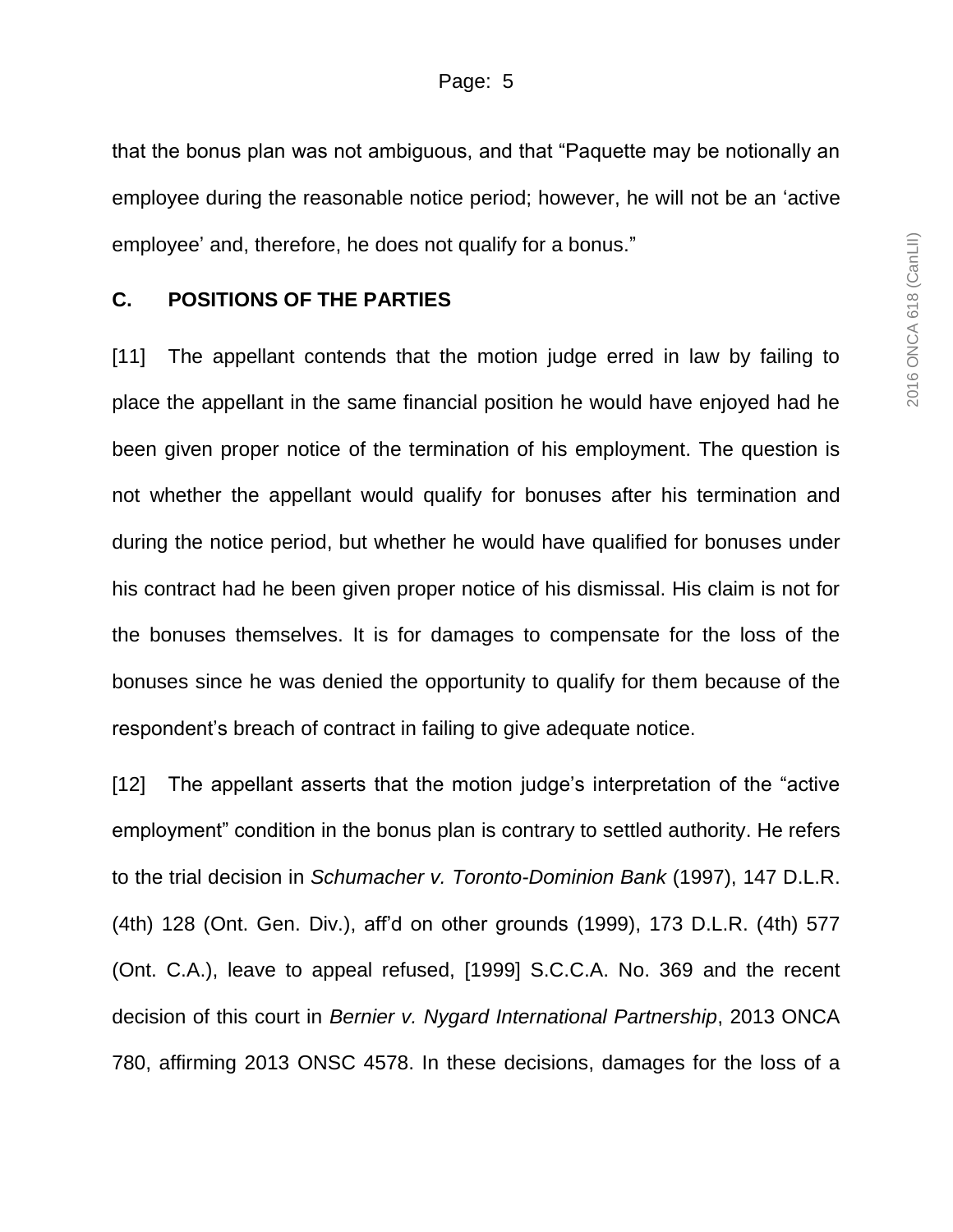bonus, or the opportunity to earn a bonus, were awarded or upheld where a bonus plan required that the recipient be employed by the employer at the time the bonus was paid or on another specified date in the year.

[13] The appellant asks that this court vary the judgment below to grant him damages of \$58,386.64 (his calculation of damages for loss of the two bonus payments he would have received during the notice period of 17 months).

[14] The respondent contends that the motion judge applied the correct test, which was endorsed by this court in the context of stock options in *Kieran v. Ingram Micro Inc.* (2004), 33 C.C.E.L. (3d) 157 (Ont. C.A.), leave to appeal refused, [2004] S.C.C.A. No. 423. Because the bonus plan was clear and unambiguous in its intention to deprive the appellant of his right to receive a bonus unless he was actively employed, a bonus was not properly part of the appellant's damages for wrongful dismissal. The respondent asserts that the motion judge's interpretation of the bonus plan is entitled to deference. To the extent that the courts in *Schumacher* and *Bernier* interpreted "active employment" differently, those cases should not be followed.

#### **D. ANALYSIS**

[15] I begin by observing that the motion judge's decision is not entitled to deference. As I will explain, the motion judge erred in principle in treating the issue of whether bonus amounts would be included in the appellant's damages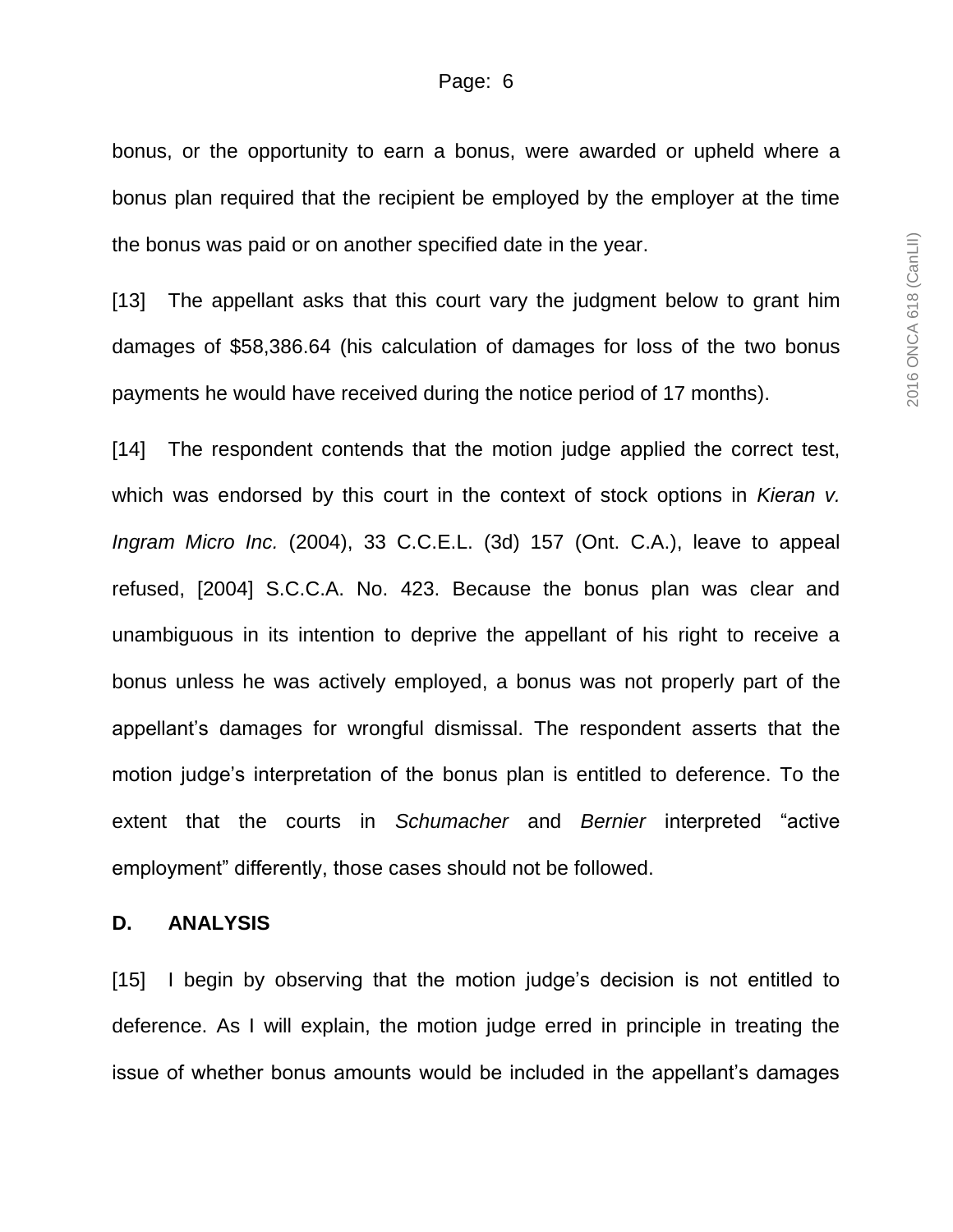for wrongful dismissal as a question of whether the "active employment" term in the bonus plan was ambiguous. The motion judge should have determined whether the appellant's common law right to damages for compensation and benefits that he would have earned during the reasonable notice period, including the bonus that was part of his compensation package, was effectively limited by the "active employment" condition in the bonus plan. By narrowly focusing his analysis on whether the "active employment" term was ambiguous, the motion judge applied an incorrect principle and his decision is reviewable on a correctness standard. As the Supreme Court explained in *Housen v. Nikolaisen*, [2002] S.C.R. 235, at para. 36, where an error can be attributed to "the application of an incorrect standard, a failure to consider a required element of a legal test, or similar error in principle, such an error can be characterized as an error of law, subject to a standard of correctness."

[16] The basic principle in awarding damages for wrongful dismissal is that the terminated employee is entitled to compensation for all losses arising from the employer's breach of contract in failing to give proper notice. The damages award should place the employee in the same financial position he or she would have been in had such notice been given: *Sylvester v. British Columbia*, [1997] 2 S.C.R. 315, at para. 1. In other words, in determining damages for wrongful dismissal, the court will typically include all of the compensation and benefits that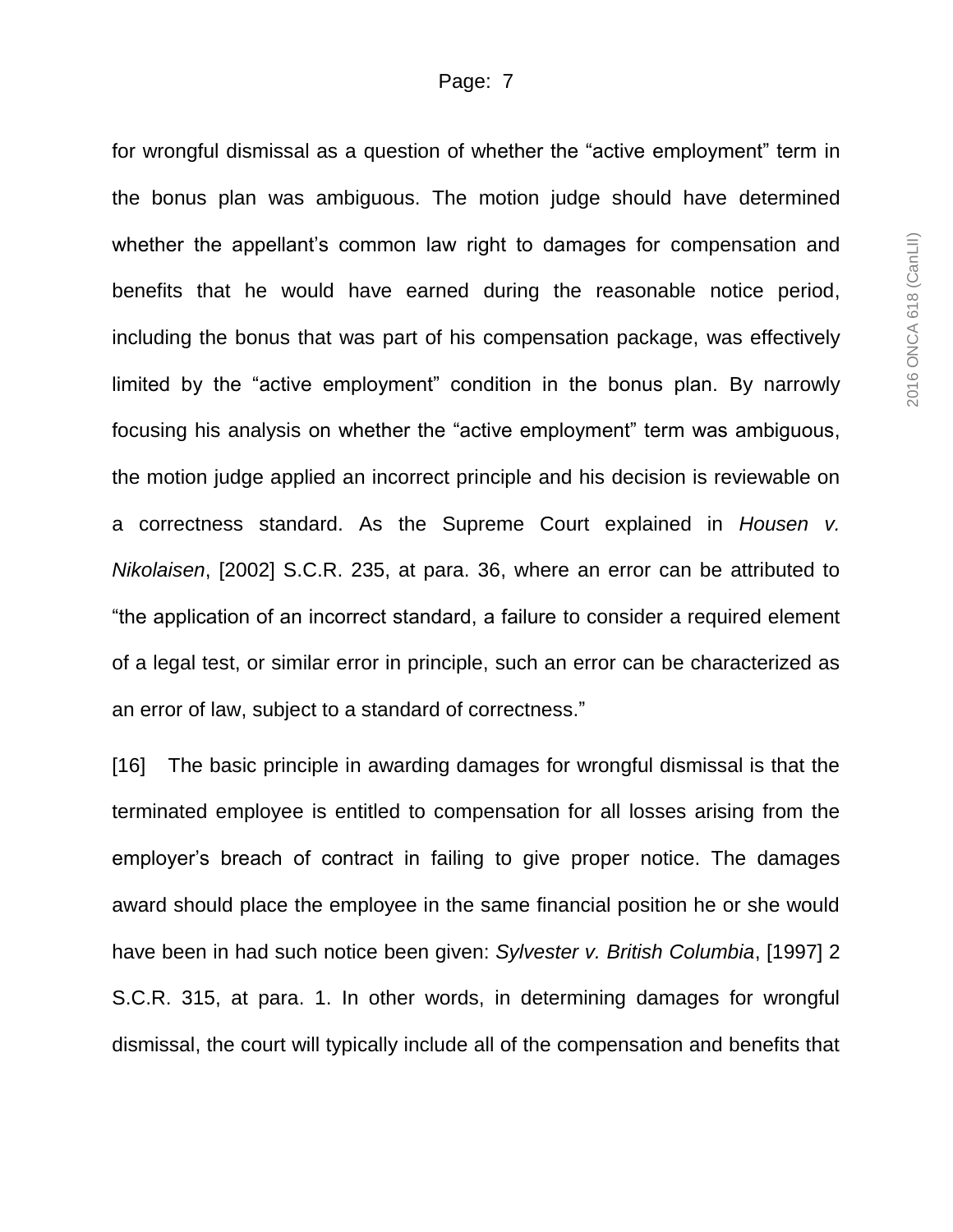the employee would have earned during the notice period: *Davidson v. Allelix Inc.* (1991), 7 O.R. (3d) 581 (C.A.), at para. 21.

[17] Damages for wrongful dismissal may include an amount for a bonus the employee would have received had he continued in his employment during the notice period, or damages for the lost opportunity to earn a bonus. This is generally the case where the bonus is an integral part of the employee's compensation package: see *Brock v. Matthews Group Limited* (1988), 20 C.C.E.L. 110, at para. 44 (Ont. H.C.J.), aff'd (1991), 34 C.C.E.L. 50, at paras. 6-7 (Ont. C.A.) (appeal allowed in part on other grounds); *Bernier*, at para. 44 (Ont. S.C.), aff'd, at para. 5 (Ont. C.A.). This can be the case even where a bonus is described as "discretionary": see *Brock v. Matthews Group*, at para. 44 (Ont. H.C.J.), aff'd, at paras. 6-7 (Ont. C.A.).

[18] Where a bonus plan exists, its terms will often be important in determining the bonus component of a wrongful dismissal damages award. The plan may contain eligibility criteria and establish a formula for the calculation of the bonus. And, as here, the plan may contain limitations on or conditions for the payment of the bonus. To the extent that there are limitations, the question may arise as to whether they were brought to the attention of the affected employees, and formed part of their contract of employment. The latter issue does not arise here, however, as the appellant did not dispute that he was aware of the plan's terms.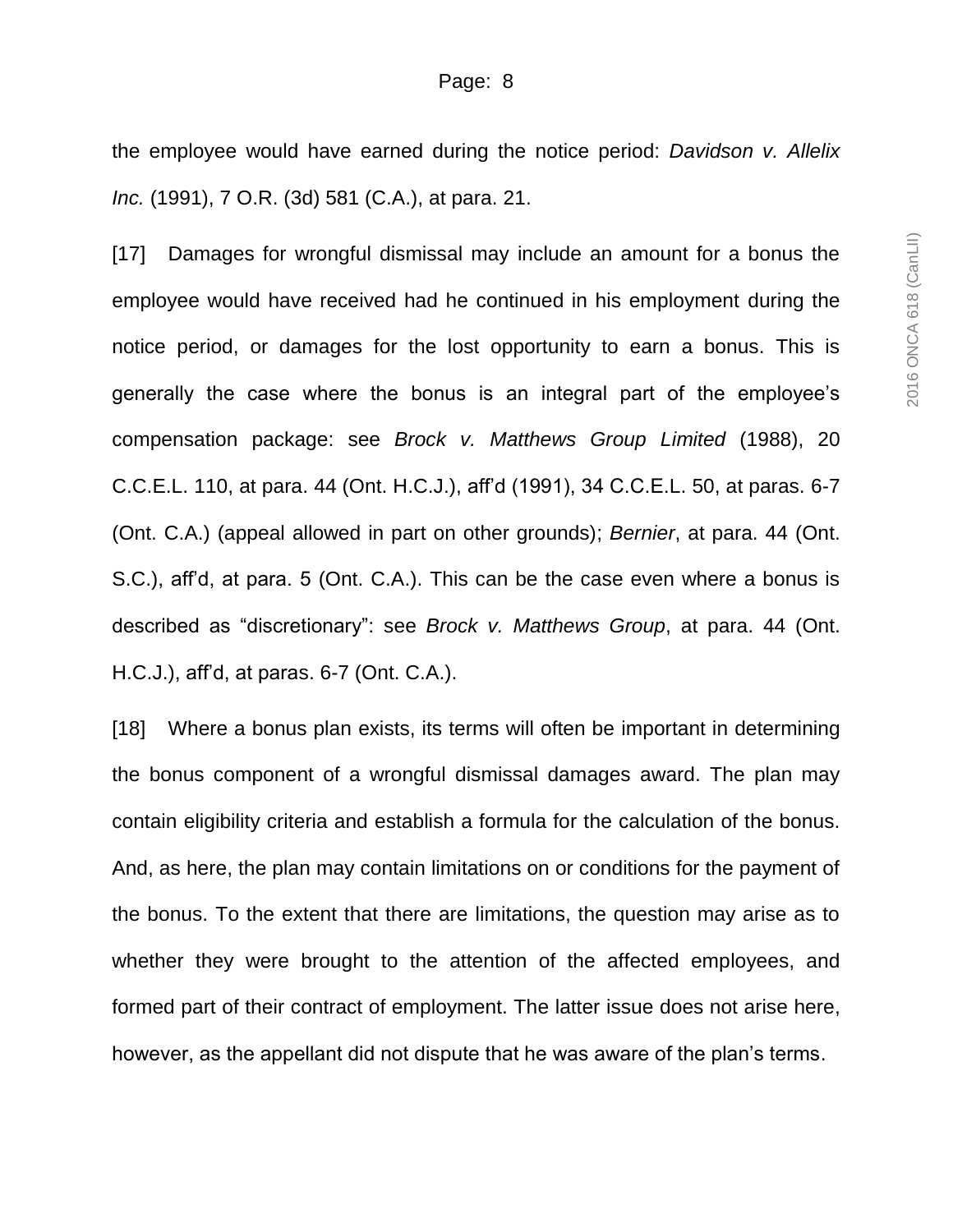[19] In the present case, the motion judge's analysis focused only on the wording of the bonus plan. He stated, at para. 64 of his reasons, that there was no ambiguity in its terms, and that, although the appellant might notionally be an employee during the reasonable notice period, he would not be an "active employee" and therefore would not qualify for a bonus.

[20] There are two problems with the motion judge's approach.

[21] First, the appellant's entitlement to bonus payments in the context of the wrongful dismissal action did not depend on whether he was notionally or in fact "actively employed" after his employment was terminated. The issue before the court was the determination of his damages, comprised of the compensation and benefits to which he would have been entitled but for the wrongful termination of his employment. Had the appellant been terminated within the 17 months' reasonable notice fixed by the motion judge, he would have been "actively employed" when the bonuses were paid.

[22] In *Taggart v. Canada Life Assurance Co*. (2006), 50 C.C.P.B. 163 (Ont. C.A.), Sharpe J.A. explained the correct approach. In relation to the requirement for active service as a prerequisite for the accrual of pension benefits, and its impact on wrongful dismissal damages, he stated at para. 16:

> Assuming that the pension plans can be read as requiring active service as a prerequisite for the accrual of pension benefits, I find unpersuasive the argument that this precludes damages as compensation for lost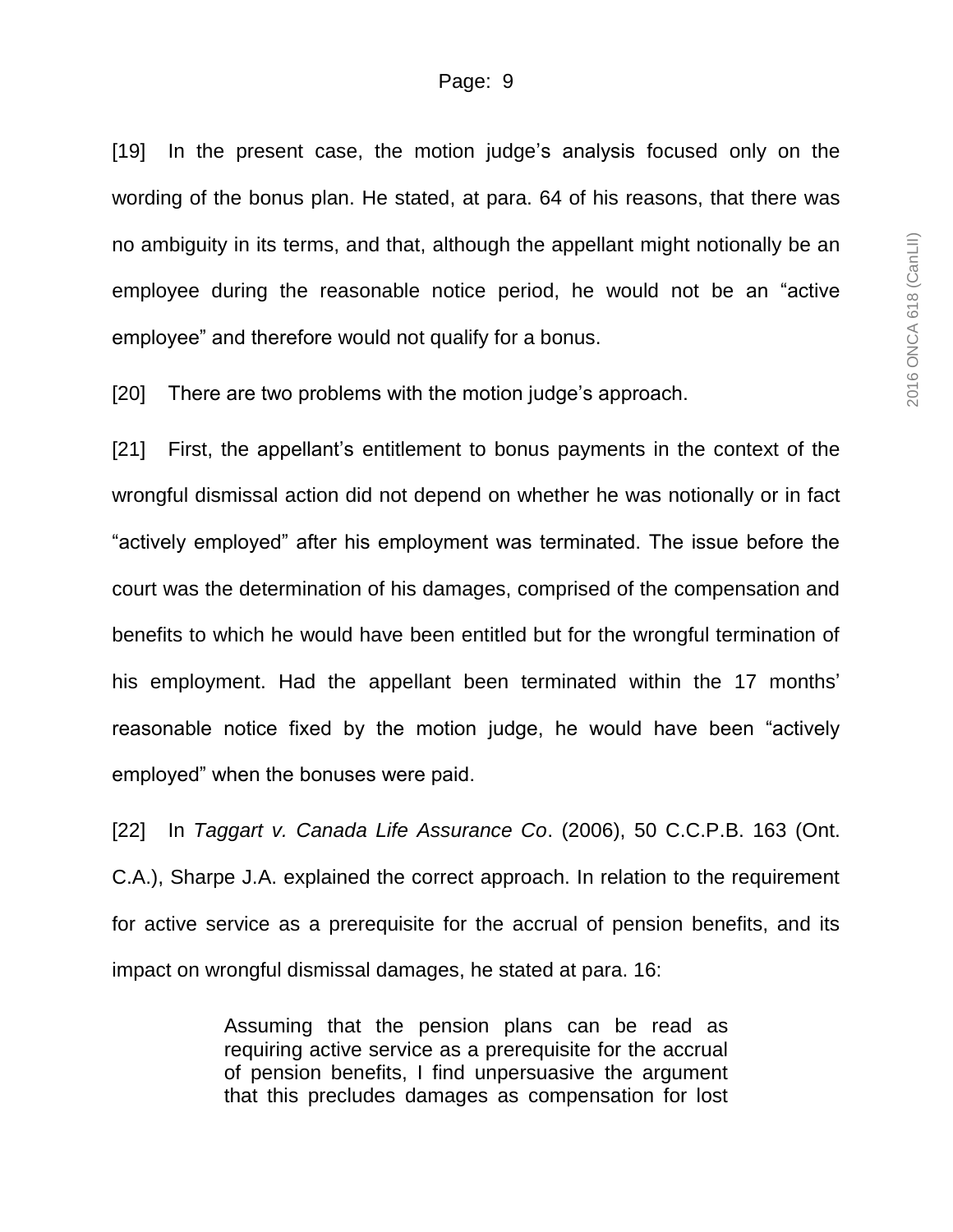pension benefits. This argument, it seems to me, ignores the legal nature of the respondent's claim. The claim is not … for the [benefits] themselves. Rather, it is for common law contract damages as compensation for the [benefits] the [employee] would have earned had the [employer] not breached the contract of employment. The [employee] had the contractual right to work and to be paid his salary and receive benefits throughout the entire … notice period.

[23] Similarly, in the present case the appellant's claim was not for the bonuses themselves, but for common law contract damages as compensation for the income (including bonus payments) he would have received had TeraGo not breached his employment contract by failing to give reasonable notice of termination.

[24] The motion judge's next error was in looking to the terms of the bonus plan, and its requirement of "active employment", and then concluding that because that term was unambiguous, and the appellant could not meet the requirement, no amount for bonus would be included in his damages. The motion judge ought to have commenced his analysis from the premise that the appellant's common law right to damages was based on his complete compensation package, including any bonus he would have received had his employment continued during the reasonable notice period, and then examined whether the bonus plan specifically limited or restricted that right.

[25] Again in relation to a claim for pension accrual, Sharpe J.A. in *Taggart* stated at para. 11: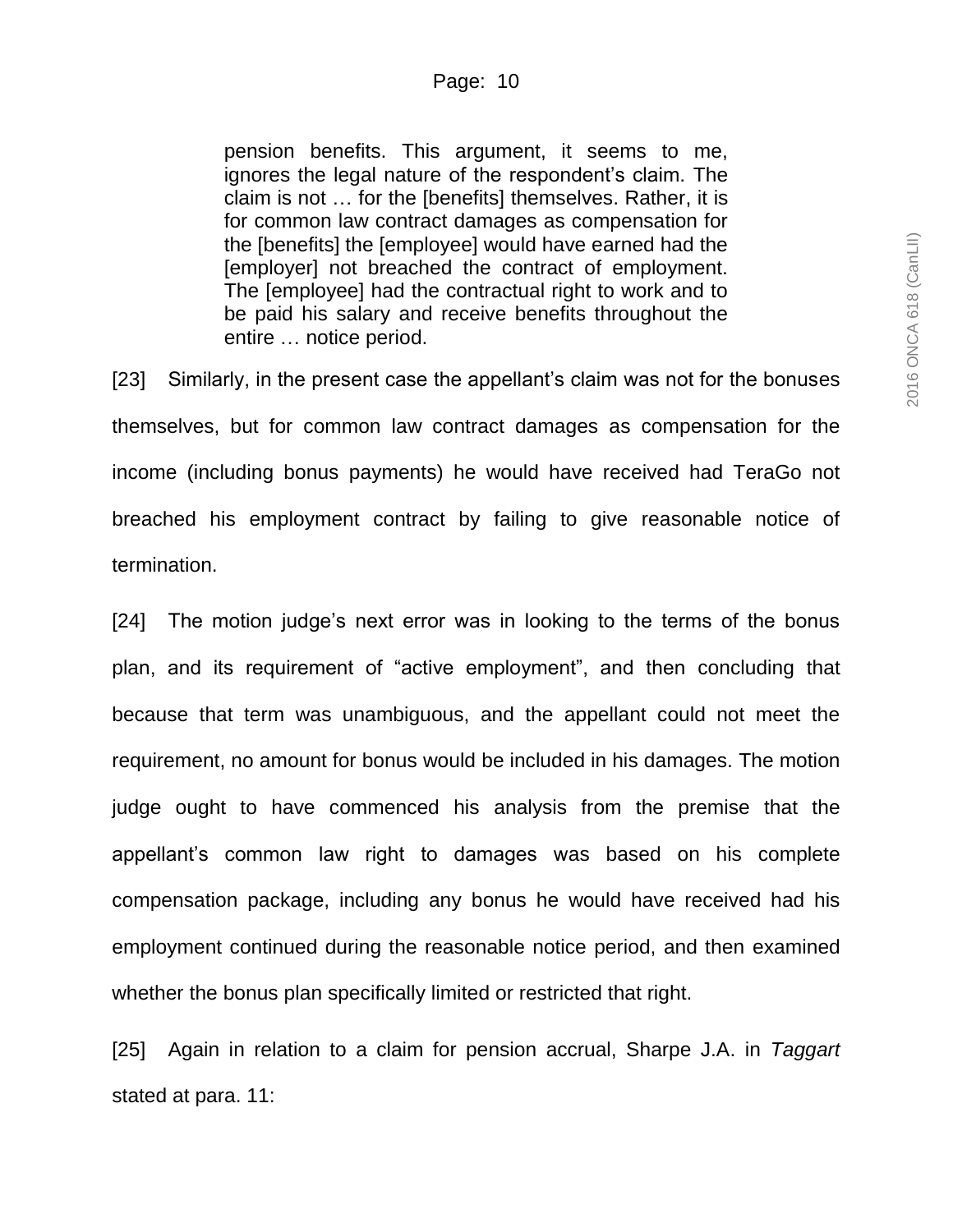I do not accept the proposition that the [employee's] rights can be determined by looking only to the terms of the pension plans. His claim is not for pension benefits but rather for damages as compensation for the pension benefits he lost as a result of the [employer's] termination of his employment contract.

He observed, at para. 12, that the proper way to analyze the employee's claim is to consider first his common law right to damages for breach of contract, and second, whether the terms of the plan alter or remove a common law right.

[26] The result in *Taggart* was that a requirement for active service for the accrual of pension benefits did not preclude damages as compensation for the loss of such benefits. Sharpe J.A. observed, at para. 16, that the employee had the contractual right to work and to be paid his salary and receive his benefits throughout the notice period. When the employer chose to terminate his employment and to pay damages rather than permit him to work out the notice period, it became liable to pay damages that would place the employee in the position he would have been in had the contract been performed.

[27] Sharpe J.A. explained the role of the wording of the plan as follows, at para. 20:

> The starting point or base line for analysis is the [employee's] common law right to damages for the loss of the pension rights he would have earned but for the appellant's breach of contract. The question at this stage is whether there is something in the language of the … contract between the parties that takes away or limits that common law right. [Emphasis added.]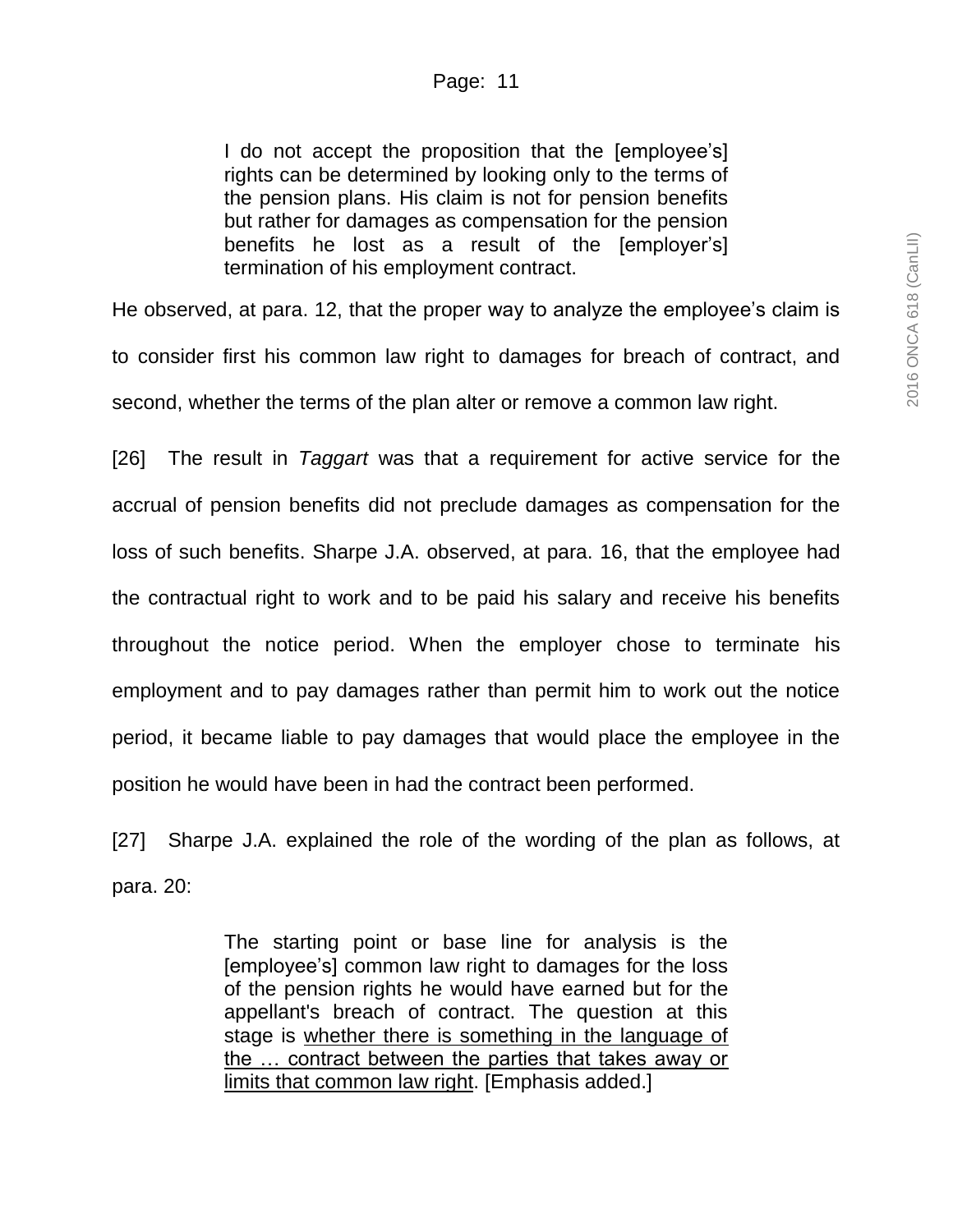[28] He noted that clear language is required in order to take away or limit a dismissed employee's common law rights. Sharpe J.A. concluded that a condition requiring "active service" as a prerequisite for the accrual of pension benefits did not constitute such a limitation.

[29] In my view, *Taggart* articulates the approach the motion judge ought to have followed in this case.

[30] The first step is to consider the appellant's common law rights. In circumstances where, as here, there was a finding that the bonus was an integral part of the terminated employee's compensation, Paquette would have been eligible to receive a bonus in February of 2015 and 2016, had he continued to be employed during the 17 month notice period.

[31] The second step is to determine whether there is something in the bonus plan that would specifically remove the appellant's common law entitlement. The question is not whether the contract or plan is ambiguous, but whether the wording of the plan unambiguously alters or removes the appellant's common law rights: *Taggart*, at paras. 12, 19-22.

[32] In *Taggart* the requirement for active service did not serve to contract out of the common law right to accrue pension benefits during the reasonable notice period. Other cases dealing with bonuses have reached the same conclusion.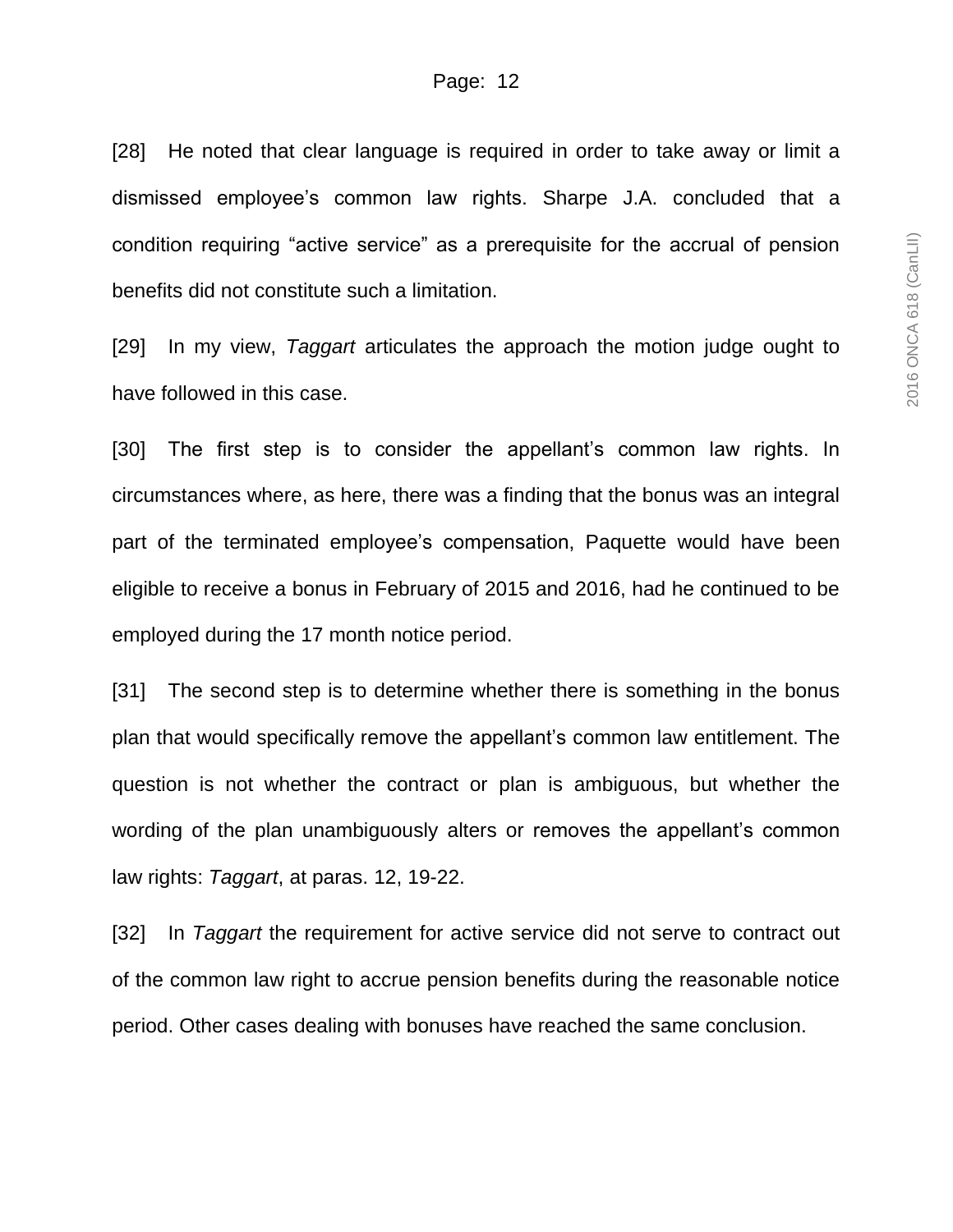[33] In *Schumacher*, the employee's contractual bonus plan contained a clause that required recipients to be "actively employed by the Bank at the time the award is paid to be eligible for payment". The trial judge observed, at para. 225 of her reasons, that the employee was unable to comply with the active employment requirement because he had been wrongfully dismissed without notice. Had Schumacher been given proper notice, then he would have been "actively employed". As such, he was entitled, as part of his wrongful dismissal damages, to compensation for the bonuses he would reasonably have earned during the period of reasonable notice.

[34] In *Bernier*, this court dismissed an appeal from a summary judgment award of wrongful dismissal damages that, among other things, included an amount for a lost bonus. The bonus plan required the recipient to be employed by the appellant on November  $30<sup>th</sup>$  each year. The respondent was terminated in December 2012. The appellant paid her bonus for 2012 but denied that she was entitled to any bonus thereafter because she was not actively employed by the appellant after her termination. The motion judge fixed the notice period at 18 months and awarded damages for, among other things, the bonus that the respondent would have received on November 30, 2013. In dismissing the appeal, this court noted, at para. 5, that where the bonus was an integral part of the respondent's total compensation package and she would have been employed on November 30, 2013 if she had been given proper notice, "[t]he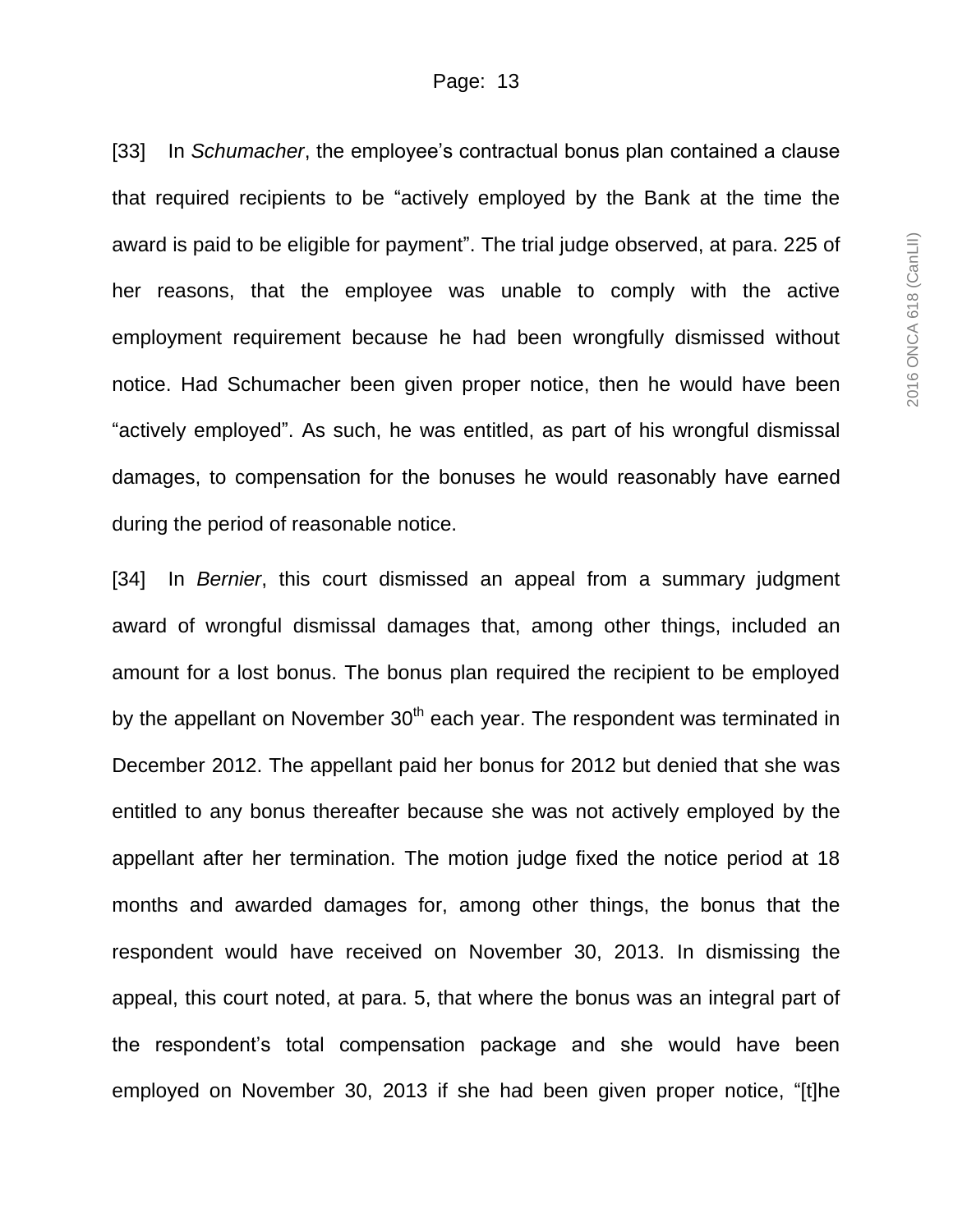appellant cannot disentitle the [respondent] to damages for the loss of her bonus by reason of its own breach."

[35] In the present case, as in *Taggart*, *Schumacher*, and *Bernier,* the requirement for active employment does not prevent the appellant from receiving, as part of his wrongful dismissal damages, compensation for the bonuses he would have received had his employment continued during the period of reasonable notice.

[36] The respondent refers to the decision of this court in *Poole v. Whirlpool Corp.*, 2011 ONCA 808, affirming 2011 ONSC 4100, as authority to the contrary. In that case Hoy J. (as she then was), in a summary judgment motion, included in a plaintiff's damages for wrongful dismissal the bonus he would have received but for the termination of his employment without notice. The plan required that employees be "actively employed" on a specified date to be eligible for the bonus. Hoy J. determined that this requirement had not been brought to the plaintiff's attention and that there was no evidence that he had assented or agreed to it. It therefore could not limit his rights. This conclusion was upheld on appeal. Neither court considered the effect of the "active employment" requirement. The case was decided on the basis that this term was never communicated to the employee.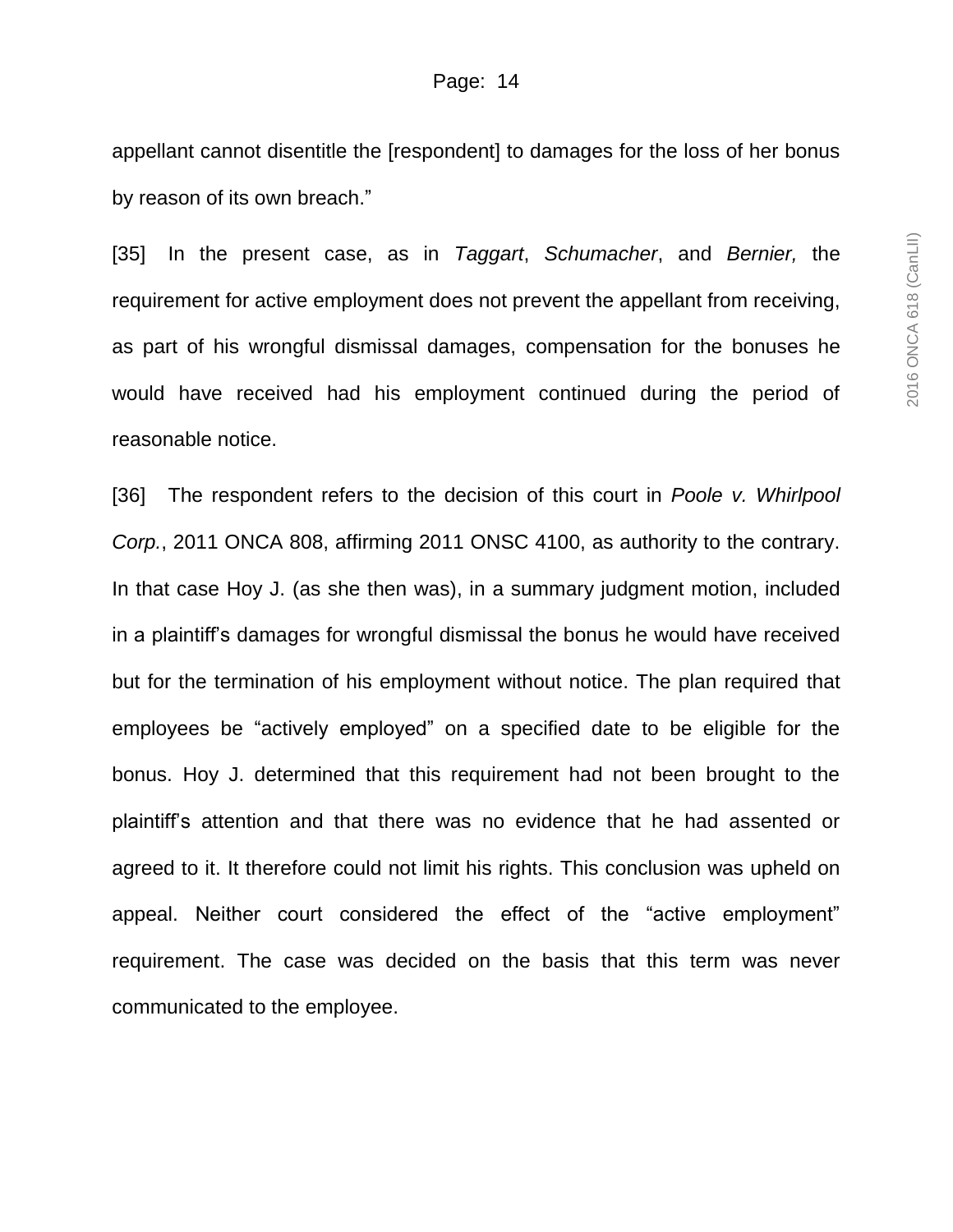[37] The respondent also asserts that *Kieran*, which was decided after *Taggart*  and *Schumacher*, mandates a different approach. TeraGo says that the motion judge correctly relied on this decision to consider only whether the wording in the bonus plan itself was ambiguous (and not whether it unambiguously restricted or limited the appellant's common law entitlement to damages for breach of contract).

[38] *Kieran* is a stock option case. The issue was whether Mr. Kieran's time for exercising stock options upon the termination of his employment was extended by the common law notice period where he had been dismissed without cause. The stock option plans provided that he had 60 days from the termination of his employment for any reason other than death, disability or retirement to exercise any rights then vested. "Termination of employment" was defined as the date the employee "ceases to perform services for" the employer "without regard to whether the employee continues thereafter to receive any compensatory payments therefrom or is paid salary thereby in lieu of notice of termination."

[39] Lang J.A. explained, at para. 56, that under Ontario law, "Mr. Kieran would be entitled to damages for the loss of the plans, as they formed part of his compensation, absent contractual terms to the contrary. In the presence of contractual terms, those terms govern". She then concluded that the plans were unambiguous as they "specifically provided that Mr. Kieran's employment terminated on the date he ceased to perform services, without regard to whether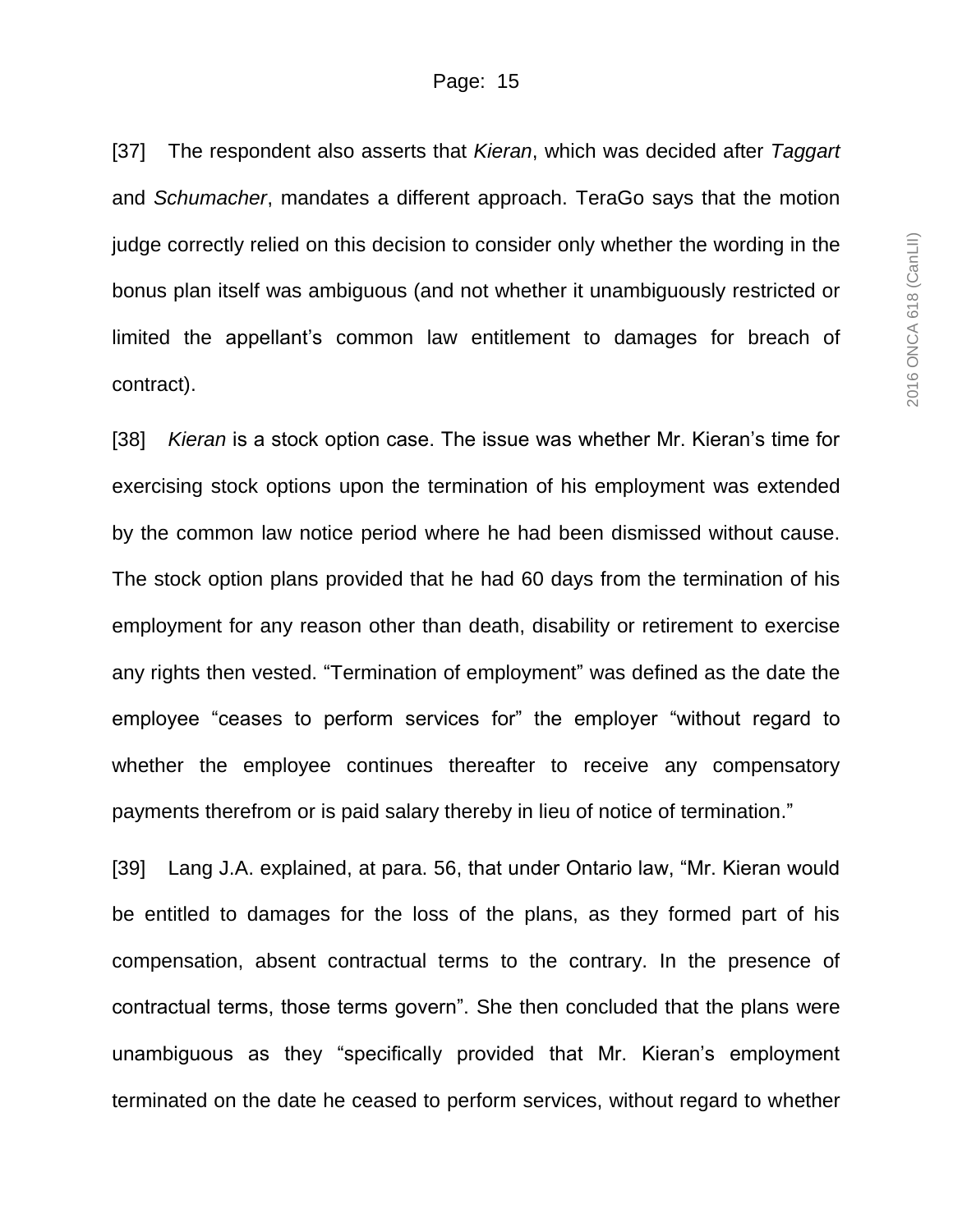he continued to receive compensatory payments or salary in lieu of notice." Accordingly, Mr. Kieran's right to exercise the stock options was not extended by the period of reasonable notice. He was not entitled to damages for the stock options.

[40] *Kieran* is one of a number of cases from this court considering the exercise of stock options on termination of employment. Like bonus plans, stock option plans will contain terms and conditions for eligibility, and both types of plans can provide valuable compensation to reward, incent and retain employees. Typically, bonuses are in amounts fixed by the employer and based to some extent on an employee's past performance. With stock options, however, employees who hold vested rights are able to exercise their options when they see fit to do so, in order to maximize value. The timing of the exercise of an option is key to its value to the employee. And stock option plans prescribe and limit the timing of the exercise of options, typically including provisions for the termination of the options when certain events occur, including termination of employment.

[41] Recognizing that the loss of the right to exercise stock options during the notice period is compensable in wrongful dismissal actions, the stock option cases have required clear language to limit the right to exercise stock options on termination. In a number of cases, the courts have found that the time for the exercise of stock options following the "termination" or "cessation" of employment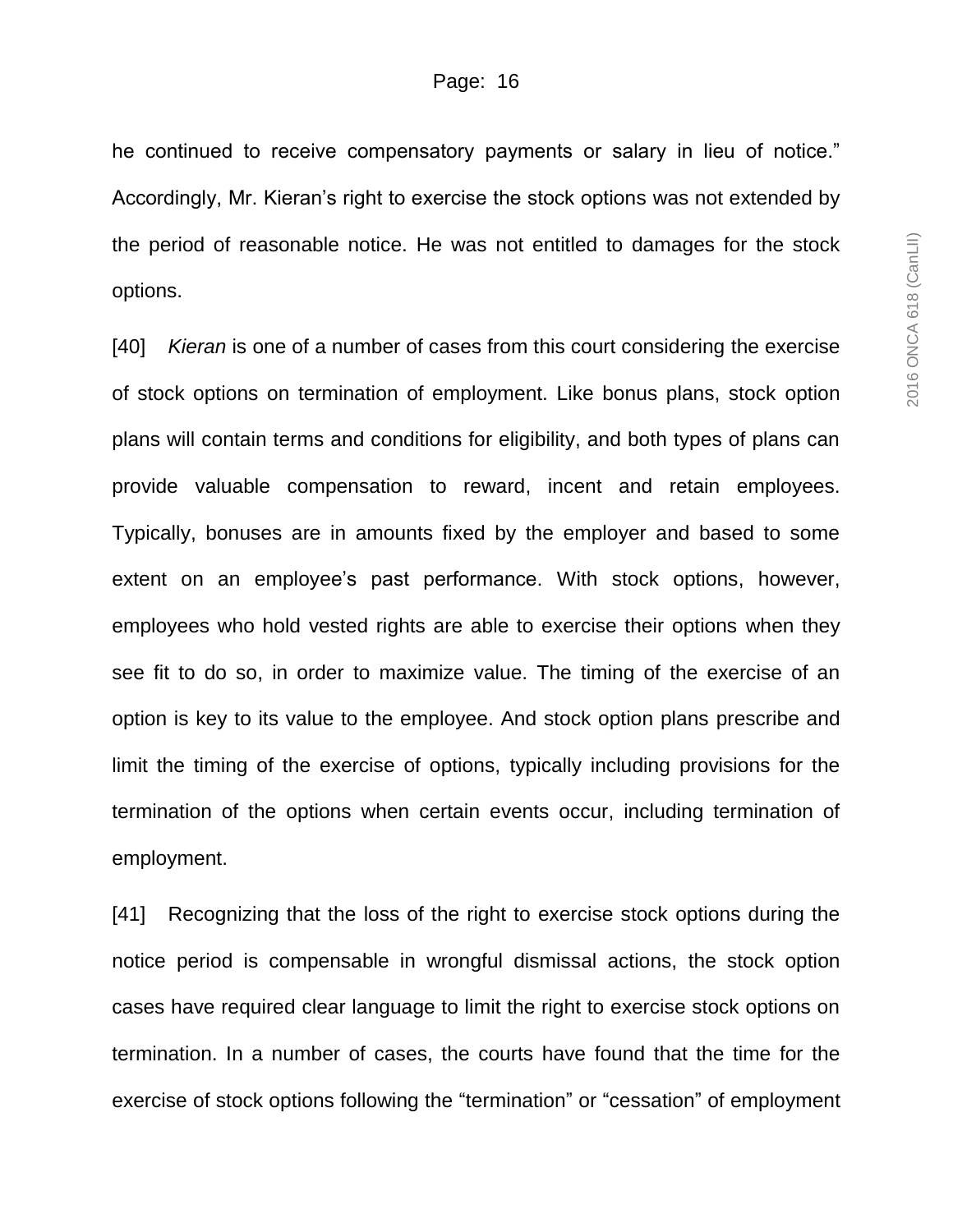was extended by the reasonable notice period: see *Gryba v. Moneta Porcupine Mines Ltd.* (2000), 5 C.C.E.L. (3d) 43 (Ont. C.A.), leave to appeal refused, [2001] S.C.C.A. No. 92 (the "effective date" of termination occurred at the end of the notice period); *Veer v. Dover Corporation (Canada) Limited* (1999), 45 C.C.E.L. (2d) 183 (Ont. C.A.) ("whether such termination be voluntary or involuntary" not sufficient to oust presumption that termination would be lawful); and *Schumacher*  (recovery of damages for lost opportunity to exercise stock options was permitted under a "phantom" stock option plan referring to cessation of employment, but not in respect of a second plan providing for the exercise of options within 60 days following the employee's termination "without cause"). By contrast, in *Brock v. Matthews Group*, this court held that there was no recovery of damages for the lost opportunity to exercise certain stock options where the plan required the exercise of options within "15 days from the date notice of dismissal is given".

[42] The approach in these cases can be summed up in the words of Goudge J.A. in *Veer,* at para. 14, "the parties must be taken to have intended that the triggering actions [for the cancellation of an employee's stock option rights] would comply with the law in the absence of clear language to the contrary."

[43] In *Kieran*, Lang J.A. stated that there was no ambiguity in the plans at issue. They did not speak only of termination or cessation of employment as the triggering event. Rather, the plans anticipated the very event that occurred – the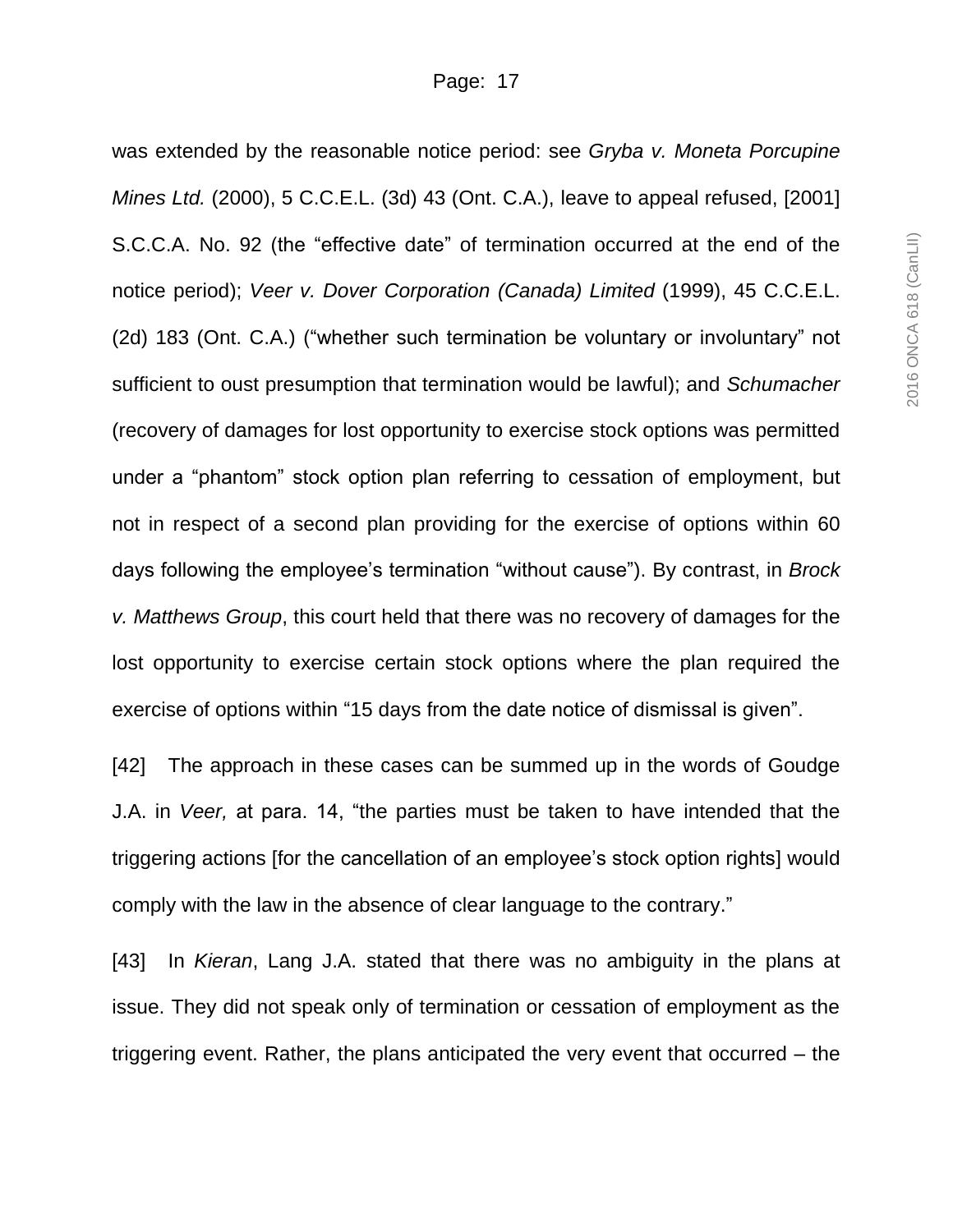termination of employment without just cause or notice. In such circumstances, the plans required the employee to exercise the options within the allocated time.

[44] I do not regard *Kieran* as requiring that a different or new test be applied to bonus cases. Lang J.A. explained, at para. 56, that the employee "would be entitled to damages for the loss of the plans, as they formed part of his compensation, absent contractual terms to the contrary." Without deciding whether the test that applies in stock option cases is the same as that applicable in bonus cases, I note the similarity between the approach I have set out above and that of Lang J.A., as well as the tests adopted in other stock option cases.

[45] In the present case, although the motion judge referred to the approach set out in *Kieran*, he erred in principle by focusing too narrowly on the question of whether the term "active employment" was ambiguous. He should have focused on whether the wording of the bonus plan, and in particular these words, were sufficient to limit the appellant's common law right to compensation in lieu of notice. In my view, that is what Lang J.A. did when she decided that the employer in *Kieran* had effectively limited the employee's right to exercise stock options on termination of employment, which would be presumptively extended by the notice period, by specific wording that limited that right. This is clear when she contrasts, at para. 58, the wording of the plan in question with the wording of the "phantom" stock option plan in *Schumacher.*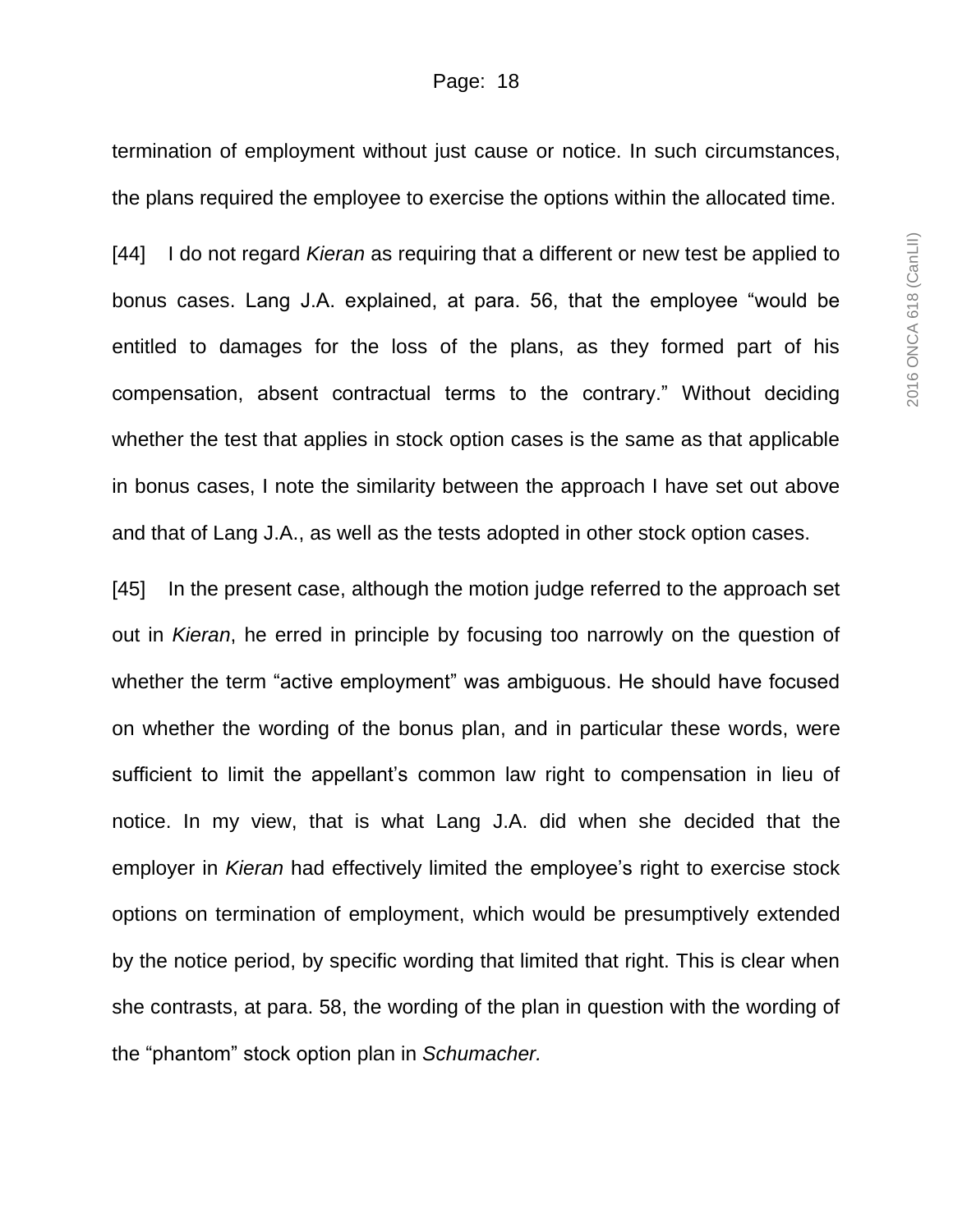[46] In summary, the question in this case was not whether the bonus plan was ambiguous, but whether the wording of the plan (which in this case formed part of the appellant's employment contract) was effective to limit his right to receive compensation for lost salary and bonus during the period of reasonable notice.

[47] A term that requires active employment when the bonus is paid, without more, is not sufficient to deprive an employee terminated without reasonable notice of a claim for compensation for the bonus he or she would have received during the notice period, as part of his or her wrongful dismissal damages.

[48] Finally, although the parties briefly addressed the issue, it is unnecessary to consider the effect of s. 230(1) of the *Canada Labour Code*, R.S.C. 1985, c. L-2. That section prohibits an employer, after giving notice of termination of employment, from altering any term or condition of employment of the employee without consent. As I have found, the term requiring active employment at the date of payment of the bonus did not disentitle the appellant from receiving the bonus he would reasonably have earned during the notice period, as part of his compensation for wrongful dismissal.

[49] In the result, the appellant is entitled to compensation as part of his damages for wrongful dismissal for the loss of his bonus for 2014 (that would have been payable February 2015) and the lost opportunity to earn a bonus in 2015 (that would have been payable in February 2016). The parties agreed to a